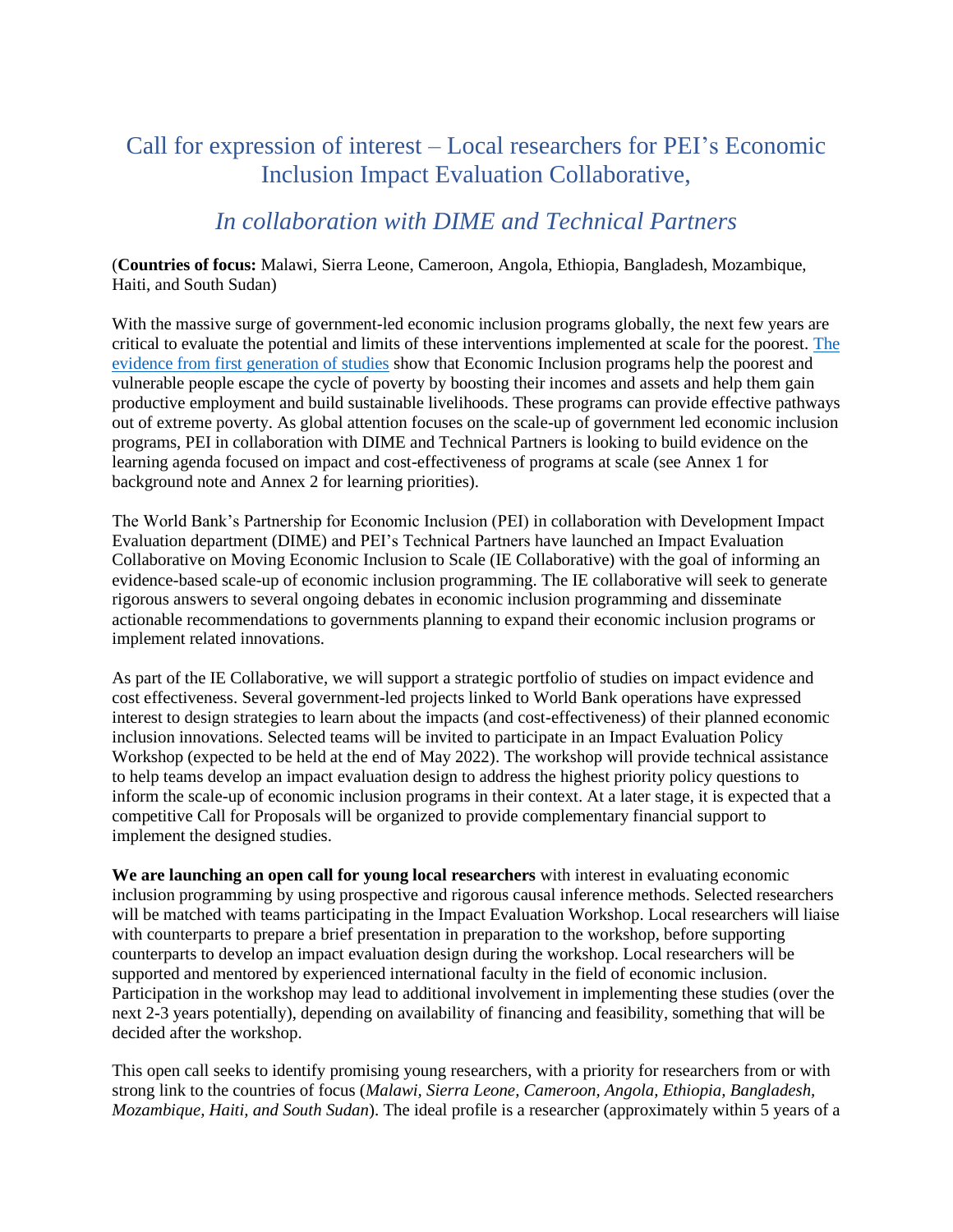PhD in economics) with a track record of working papers or publications on applied microeconomic development topics that link to social protection, labor, livelihoods, empowerment, or economic inclusion of vulnerable populations. Prior experience working on impact evaluations or leading large-scale data collection in the field is a plus. Researchers from countries other than the countries of focus who have relevant research experience may also express interest, provided they are willing to spend substantial time doing research in the countries of focus moving forward.

#### **Interested researchers are invited to complete a basic form and submit a brief statement of interest (at most 1 page) and their CVs detailing educational background, research, and work experience by COB 6:00 PM Eastern April 5, 2022. [Please submit your application by accessing this link.](https://survey.wb.surveycto.com/collect/pei_researchers_application?caseid=)**

For additional information, please contact Patrick Premand [\(ppremand@worldbank.org\)](mailto:ppremand@worldbank.org), Sebastian Insfran Moreno [\(sinsfranmoreno@worldbank.org\)](mailto:sinsfranmoreno@worldbank.org), and Sarang Chaudhary [\(schaudhary3@worldbank.org\)](mailto:schaudhary3@worldbank.org)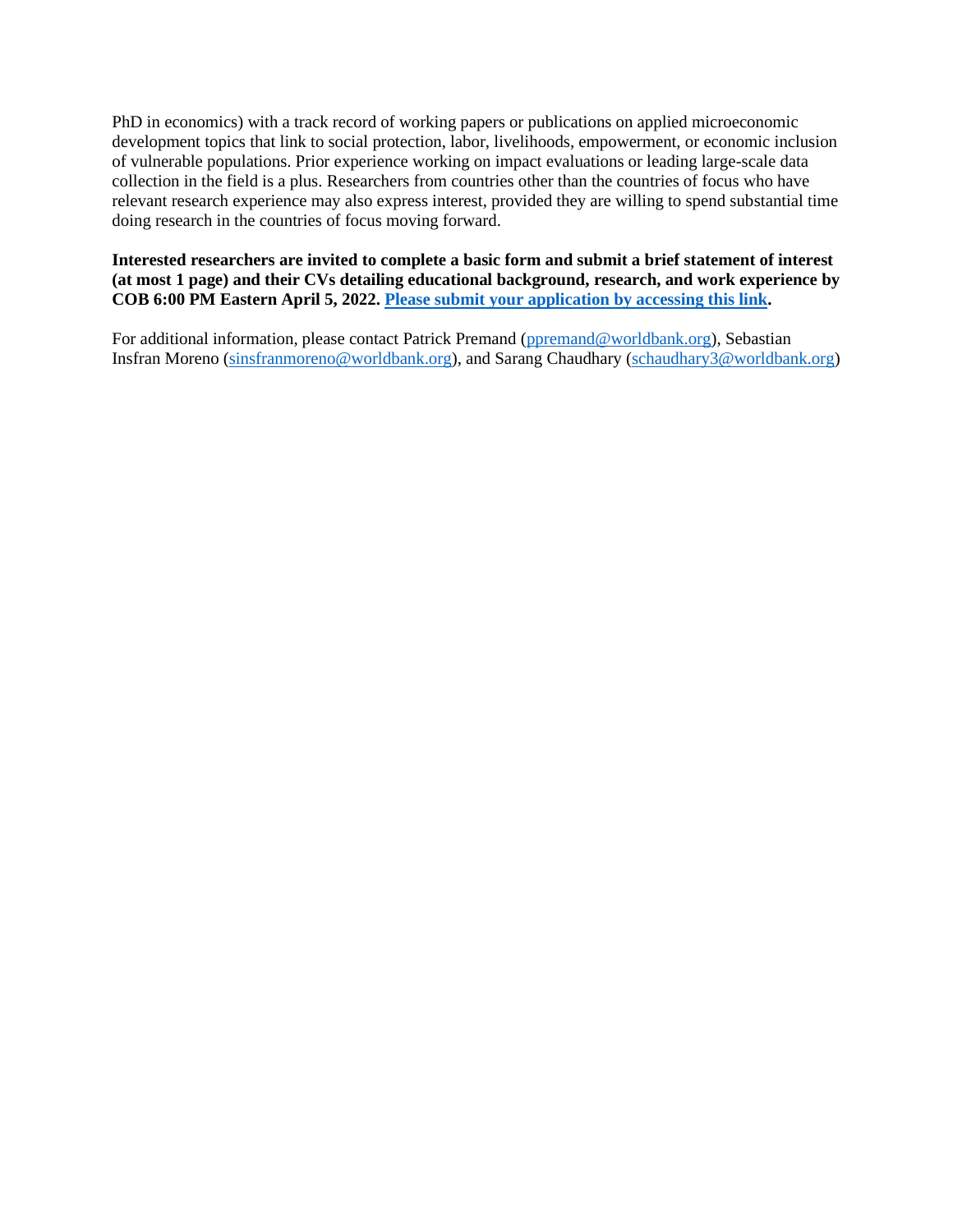# Annex 1: Background Note - PEI Impact Evaluation Collaborative on Moving Economic Inclusion to Scale

### *In collaboration with DIME and Technical Partners*

#### Background and Rationale

To date, the scale up of economic inclusion programs builds on a promising evidence base, however, as highlighted in the [State of Economic Inclusion Report 2021,](https://openknowledge.worldbank.org/handle/10986/34917) existing evidence does not yet go far enough in addressing [several ongoing debates](https://blogs.worldbank.org/voices/are-economic-inclusion-programs-pathway-out-poverty) in economic inclusion programming. There are still critical gaps in understanding the mechanisms and drivers of impact and cost-effectiveness especially for large-scale government-led programs (Annex 2). Additionally, Governments are reaching out to PEI for support on embedding economic inclusion into their strategy, financing, and operations and there is a growing demand for technical advice on program design under constrained government budgets.

Therefore, PEI is strengthening its innovation and learning function (I&L), in the form of an I&L Hub, to support evidence-based economic inclusion programming at scale. PEI is uniquely positioned to do so given its global partnership network and ability to leverage World Bank's country engagements. The Hub will support the following two tracks: (1) program design and learning from implementation; and (2) impact evidence and cost effectiveness (Annex 3).

To implement high quality impact evaluations and assess cost-effectiveness of government-led economic inclusion programs, PEI and DIME are forging a strategic technical partnership to exploit both PEI's deep engagement with World Bank's operations and wide partnership network, and DIME's expertise to evaluate large scale interventions and develop pathways to maximize program impact. Both PEI and DIME are uniquely placed within the World Bank which would allow both teams to maximize mobilization of expertise, resources, and influence both on the operational and research front. In this regard, both partners will work closely to anchor the engagement across various global practices and cross-cutting solution areas of the World Bank.

Furthermore, the collaborative will engage [PEI partnership network](https://www.peiglobal.org/who-we-are)<sup>1</sup> which includes an evolving set of stakeholders from national governments to bilateral, multilateral, NGO, research, and private sector organizations with a wide range technical expertise from cutting edge research and evaluation to designing and building resilient economic inclusion programs. Therefore, PEI's technical partners will play a pivotal role bringing in technical expertise, operational insights, and diverse organizational perspectives in the implementation of Impact Evaluations. DIME Team already collaborates with some of PEIs technical partners and affiliates such as IPA. Both PEI and DIME will leverage their existing partnerships with research and academic institutions and find synergies to move the agenda forward.

<sup>1</sup> **Funding Partners**: GIZ, Irish Aid, Co-Impact, BRAC**; Technical Partners**: Food and Agriculture Organization (FAO), UNHCR, Innovations for Poverty Action (IPA), BOMA Project, Trickle Up, Concern Worldwide, Fundación Capital, RESULTS, Village Enterprise, World Vision International.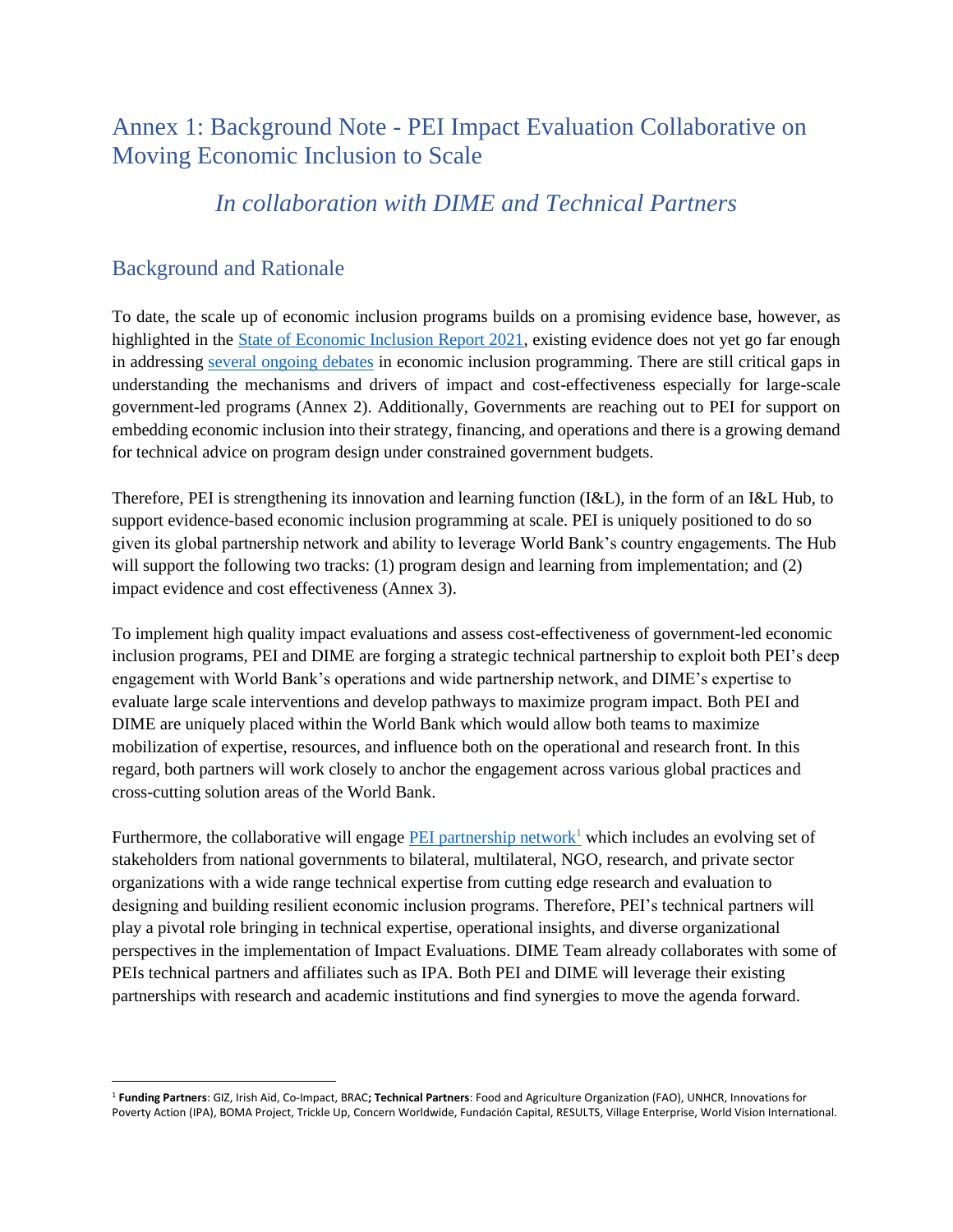### Impact Evaluation (IE) Workplan

In the proposed workplan, up to 6-10 Government-led Economic Inclusion programs will be selected, which are supported by the WBG. These programs will be selected for a technical assistance and four-year financial support (subject to availability of funds) from leading experts and researchers on designing and implementing robust impact evaluations. Collectively, this evidence base will not only enhance the effectiveness of country operations but will also inform global evidence on the scale-up of economic inclusion programs led by government.

The strategic portfolio of evaluations will be structured following the Impact Evaluation to Development Impact [\(i2i\) model,](https://www.worldbank.org/en/research/dime/brief/i2i-fund) wherein interested task and project teams submit Expressions of Interest (EOI), and selected teams are trained and matched with a team of world class researchers for technical assistance, and are invited to apply for financial support on the basis of technical quality and policy relevance. A set of activities to advance the portfolio of evaluations are described below:

1. **Expression of interest for participation in the Impact Evaluation workshop.** Government agencies programs with an interest in learning about the impacts (and cost-effectiveness) of ongoing or planned economic inclusion innovations will be invited to submit an Expression of Interest (EOI). This will help identify potential innovations that country teams and World Bank operations are considering, assess the alignment in learning priorities with the strategic areas to be prioritized, and understand current learning and impact evaluation potential under these projects.

The evidence priorities identified in the State of Economic Inclusion 2021 report and insights raised during PEI's Global Learning Event will provide a basis to prioritize operations. Selection of economic inclusion operations expressing interest to participate in the Impact Evaluation Workshop will be prioritized based on the following criteria:

- World Bank Group's operations supporting government-led programs integrated in national social protection systems or with strong linkages with Social Protection policy issues.
- Operations' learning interest is aligned with PEI's learning priorities and knowledge gaps, as described in **Annex 1**. Particular attention will be paid to operations with potential to answer questions regarding "effectiveness at scale" or "scalable delivery modalities".
- Operational linkages with PEI's cross cutting thematic priorities: (a) programming for women and youth; (b) programming in urban areas, FCV, and displacement-affected contexts; and (c) low- and middle-income countries. To amplify learning, attention will be paid to existing country operations supported by PEI through its technical assistance pillar.
- Operations that could build potential evaluations that are "forward-looking", meaning that evaluations can be designed, planned, and incepted before targeted beneficiaries start receiving the next phase of the intervention.
- 2. **Identification of interested researchers and matchmaking of Principal Investigators (PIs) and projects.** Matchmaking refers to the process of connecting a participating economic inclusion operation (and their project staff and key government counterparts) with a team of researchers. DIME and PEI will identify potential local and international researchers interested to work on a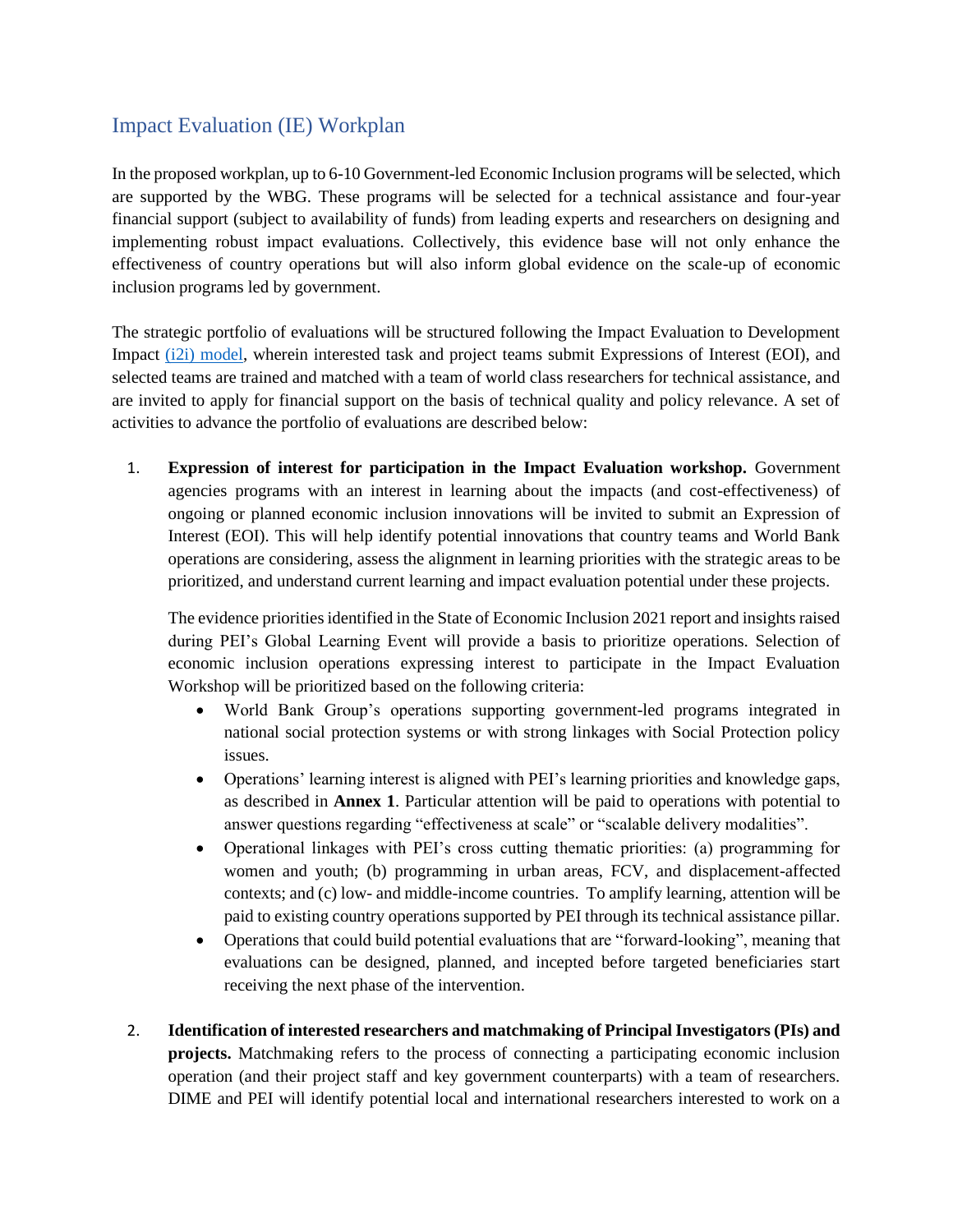new wave of impact evidence. The matchmaking process will start before the IE workshop to take advantage of the opportunity to develop an IE design during the workshop.

3. **Organization and delivery of impact evaluation workshop(s).** In the IE workshop the country teams from selected economic inclusion projects will be exposed to the methodologies and practicalities of embedding IE into operations, with the goal of emerging from the workshop with a rigorous design addressing strategic knowledge gaps tailored to their project. In the workshop, task teams will learn about the state of the evidence on economic inclusion, IE methodology, and initiate an IE design discussion for their projects.

During the workshop, each participating project (composed of project staff and key government counterparts) will be paired with a team of local and international researchers that are experts in the field of the project's operations. These researchers/principal investigators (PIs) will accompany these country teams' participants to facilitate the training and guide them on the IE design sessions. Country teams will learn about the existing evidence and knowledge gaps related to economic inclusion interventions, and specifically, the types of innovations that correspond to their projects. Theoretical sessions on IE methods, evaluation questions and program theory of change will be complemented with practical sessions where these teams, supported by the workshop staff and their PIs, will prepare a potential IE design for their projects.

- 4. **Call for Proposals (CfP) to provide funding for the implementation of impact evaluation projects.** The number of IE projects to be financially supported by the call for proposals will depend on the funding available<sup>2</sup>. Country teams (and matched research teams) attending the impact evaluation workshop will be encouraged to submit their initial designs into the window for funding. The amount of funds will depend on the capacity and the existing funds project teams have to manage data collection. The projects selected for funding will follow strict guidelines to ensure technical quality, policy relevance, and strategic alignment with PEI learning priorities.
- 5. **Portfolio monitoring and management**. Staff from PEI and DIME will facilitate the management of the IE portfolio, including EOI, CfP, monitoring, regular reviews, and others. Progress of IE studies supported in the portfolio will be tracked via DIME's MyIE platform. MyIE is a web-based database management system covering 200 indicators on each impact evaluation's profile and status, evaluation design, data collection aspects, monitoring and quality indicators, counterpart details, influence on programs and policies, and project's documents (reports, working papers, etc.). The system facilitates management of the IE portfolio and allows users to produce tailored reports on different variables (including cost, timeline, analytical design, data collection, and geographic area).
- **6. Collaborative for innovation and learning:** In addition to the technical and financial support offered to IE studies in the evaluation window, the evaluations will be complemented with the organization and delivery of technical and capacity building events with technical partners,

<sup>&</sup>lt;sup>2</sup> So far PEI has secured funding for the implementation of the Impact Evaluation workshop only. Funding is yet to be secured for the IE implementation; however, the fundraising conversations are ongoing with multiple donors and PEI team is optimistic to secure funding for the proposed workplan.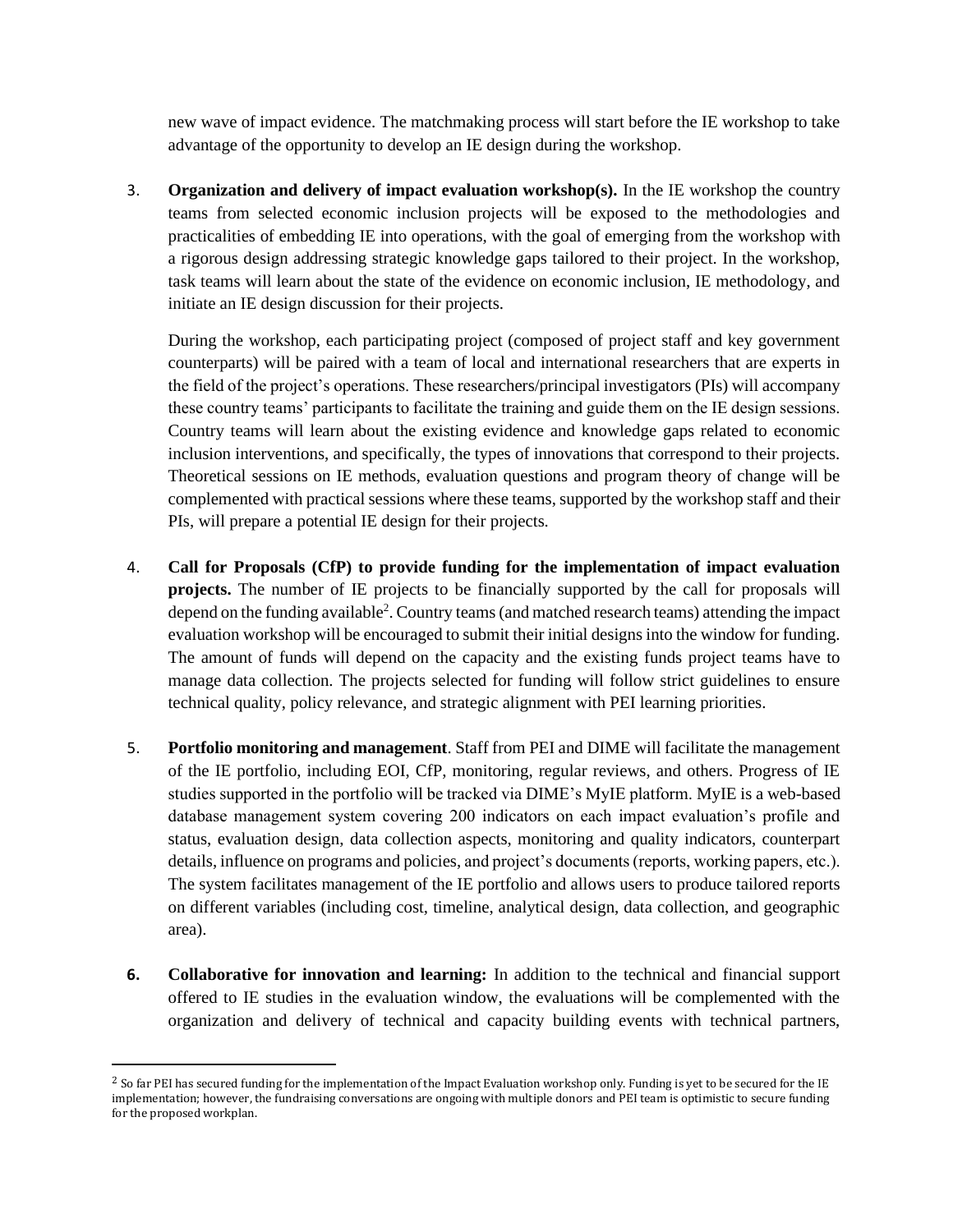government practitioners, academics, funding partners, etc. to further inform the country evaluations. The activities envisioned under this line of work are as follows:

- **Cross-regional innovation and learning (I&L) clinics:** Will encourage governments to learn from each other, build peer networks, and jointly identify common challenges.
- **Research workshops/conferences:** Will create a platform for the dissemination of activities under the evaluation window to facilitate knowledge-sharing and further encourage the scale-up of effective interventions.
- 7. **Promotion of knowledge through public goods, tools, and data**: Finally, this collaboration will deliver global knowledge products and tools to inform the evidence-based scale up of economic inclusion programs through government systems. Likely outputs and tools to support task teams would include:
	- **Economic inclusion evidence database/knowledge repository**: A database of completed, ongoing, and upcoming quantitative and qualitative evaluations, mapped to the topics in the strategic research agenda, as well as by country/region.
	- **Synthesis reports, briefs, policy notes and meta-analysis:** Synthesis of emerging evidence around impact at scale, evidence-based design and delivery will be produced and a systematic review or meta-analysis.
	- **Costing analysis and optimization:** Use in-house costing tool for complementary analyses, including identifying cost-drivers, cost-benefit and cost-effectiveness analysis as part of IE impact analysis, to provide further evidence-based inputs on optimizing program design to project teams and contribute to broader knowledge.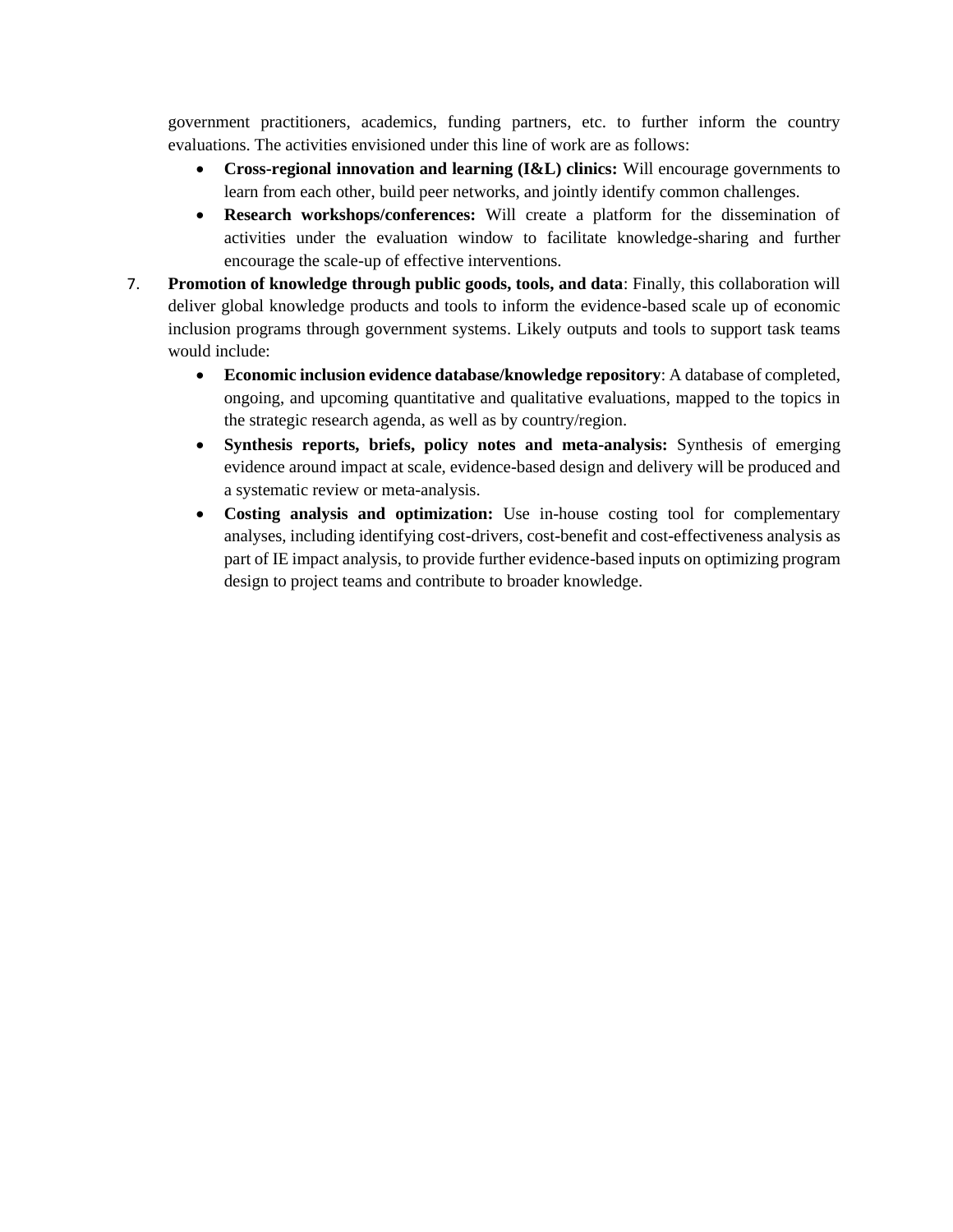# Annex 2: Key knowledge gaps identified in the economic inclusion literature

|  | Key policy-relevant knowledge gaps in the economic inclusion literature |
|--|-------------------------------------------------------------------------|
|--|-------------------------------------------------------------------------|

| <b>Thematic priorities</b>       | <b>Impact evidence and cost-effectiveness research questions</b>                           |  |
|----------------------------------|--------------------------------------------------------------------------------------------|--|
|                                  | • What is the cost-effectiveness of large-scale government-led programs?                   |  |
| <b>Effectiveness at scale</b>    | • What is the nature and extent of spillovers on the local economy and general             |  |
|                                  | equilibrium effects?                                                                       |  |
|                                  | • How do alternative delivery modalities that enhance scalability affect program           |  |
| "Scalable" delivery              | impact and cost-effectiveness? (low-cost vs. high-cost; low-intensity vs. high-            |  |
| modalities                       | intensity; digital vs. face-to-face; individual vs. group-based; NGO vs. government        |  |
|                                  | $etc.$ )                                                                                   |  |
| <b>Dynamics over time</b>        | • How do impacts vary over time? Are they sustained in the short to long-term?             |  |
|                                  | How does it affect cost-benefit analysis?                                                  |  |
|                                  | • What is the marginal contribution of constituent interventions (including cash)          |  |
|                                  | to overall impact and overall cost? What is the minimum appropriate bundle                 |  |
|                                  | or optimal bundle for a given context?                                                     |  |
|                                  | o What elements are better replaced by cash (cash benchmarking)?                           |  |
|                                  | o What elements of economic inclusion package are essential? Is it necessary to            |  |
|                                  | build on regular cash transfer (layering)?                                                 |  |
| <b>Bundling of Interventions</b> | • Does the timing, sequencing, and intensity of interventions matter?                      |  |
|                                  | o What is the role of psychosocial interventions or behavioral nudges to bring             |  |
|                                  | about sustained economic inclusion?                                                        |  |
|                                  | What is the impact of low intensity "refresher" interventions?<br>$\circ$                  |  |
|                                  | What is the effect of add-on interventions to promote gender empowerment?<br>$\circ$       |  |
|                                  | o Are interventions facilitating referrals with service providers effective, or            |  |
|                                  | linkages with value chains effective?                                                      |  |
|                                  | • What is the cost-effectiveness of economic inclusion programs across                     |  |
| <b>Targeting/heterogeneity</b>   | population groups?                                                                         |  |
|                                  | • What modifications in bundle design and delivery are necessary to increase               |  |
|                                  | cost-effectiveness for different sub-groups?                                               |  |
| <b>External validity across</b>  | • How to adapt economic inclusion programs in Urban, FCS and displacement                  |  |
| <b>Settings</b>                  | affected contexts?                                                                         |  |
|                                  | • Do economic inclusion programs improve households' resilience to (climate,               |  |
|                                  | conflict, or economic) shocks? How?                                                        |  |
| <b>Resilience and shock-</b>     | What elements in the bundle can help beneficiaries build resilience? How can<br>$\circ$    |  |
| responsiveness                   | economic inclusion programs be tailored to improve resilience?                             |  |
|                                  | Are economic inclusion programs also effective to build resilience in conflict-<br>$\circ$ |  |
|                                  | affected and shock-prone areas?                                                            |  |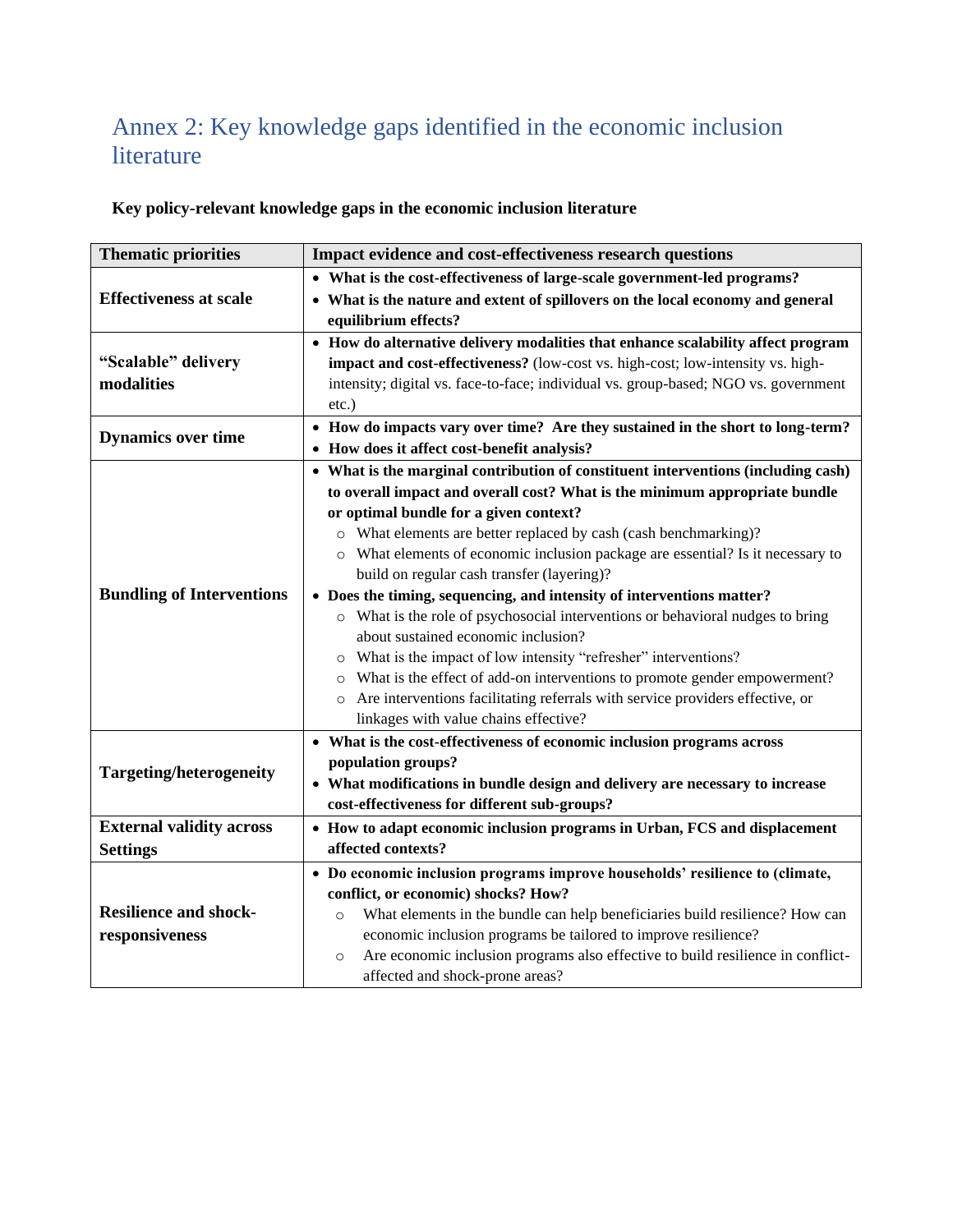# Annex 3: PEI Innovation & Learning (I&L) Hub overview

PEI is strengthening its innovation and learning function, in the form of an Innovation & Learning (I&L) Hub, to support evidence-based economic inclusion programming at scale. This responds to a surge in economic inclusion programming, an evolving learning agenda, and a growing demand for technical advice along the program cycle. The I&L hub will use a twin-track comprehensive evaluative approach to provide evidence-based answers to some critical "how to" questions that are frequently raised by governments that are in the process of introducing and scaling up economic inclusion programs. The two tracks supported by the I&L Hub model are: 1) program design and learning from implementation; and (2) impact evidence and cost effectiveness.

**Track 1: Program design and learning from implementation.** The track will support governments and country teams in enhancing program performance and promoting real-time course adjustment in program implementation. It will generate systematic learning from: (a) diagnostic studies to identify contextappropriate program design, delivery, and institutional arrangements; and (b) performance monitoring to identify implementation bottlenecks, course correct, and improve performance. The track will inform and complement Impact Evidence and Cost-effectiveness work under track 2.

**Track 2: Impact evidence and cost effectiveness.** This track will support the curation, analysis, and selective creation of evidence on impact and cost-effectiveness to respond to critical knowledge gaps. Initially, preference will be given to the evaluation of large-scale government-led programming implemented on PEI Grant Award countries, and projects attempting to identify the marginal contribution of components to overall impact, the role of alternative implementation modalities or delivery options, and heterogeneity of impacts across population groups. Selected projects will attempt to generate a more systematic evidence base, using comparable outcomes and indicators, and conclusively establish the overall impact and cost-effectiveness of economic inclusion programming over the short to long-term.

The Hub will promote a comprehensive evaluative approach that complements IE with quantitative and/or qualitative operational research to ensure learning takes place in a structured way. Both tracks will leverage PEI's country engagement and partnership network and will operate through the two modalities: (a) selective investments in research and innovation; and (b) production of knowledge public goods, tools, and data.

- a) Selective investments in research and innovation: The I&L Hub will provide funding, through open calls for proposals, as well as some advisory services, general backstopping, and quality assurance. These grants will fund new operational research and innovations, help support IE that address critical knowledge gaps, and help build government capacity for monitoring, evaluation, research, and learning activities. With respect to impact evidence, proposals that have complementary operational research will be prioritized, in order to systematically draw lessons on learning from implementation.
- b) Promoting of knowledge public goods, tools and data: As PEI tackles questions on the expectations and debates on economic inclusion, the exchange of information and dissemination of public goods (e.g. open data, costing tools, diagnostic and M&E toolkits, evaluation wiki, systematic review or